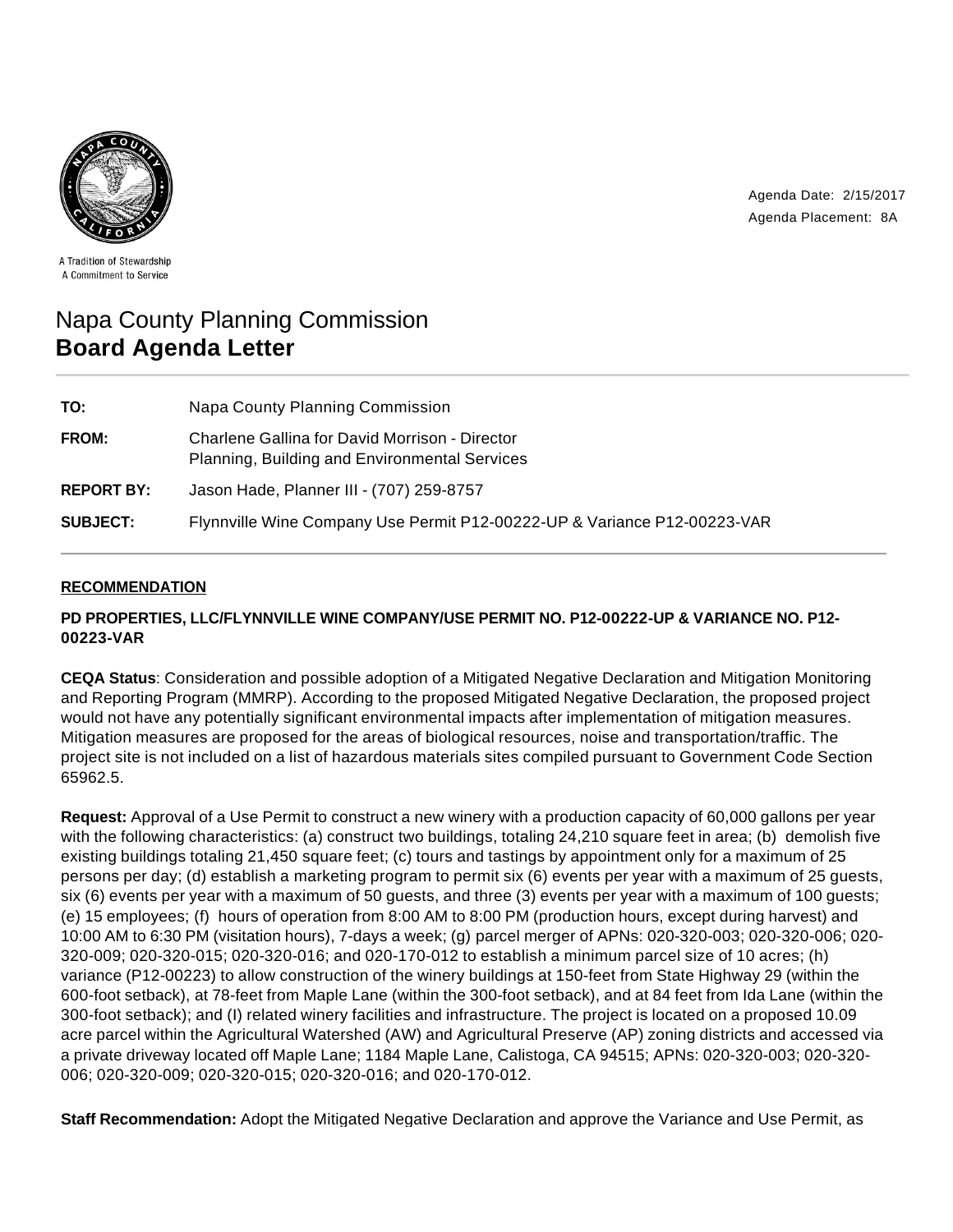conditioned.

**Staff Contact:** Jason R. Hade, AICP, Planner III, (707) 259-8757 or jason.hade@countyofnapa.org

**Applicant Contact:** Tom Faherty, 1560 Railroad Avenue, St. Helena, CA, (707) 963-1466

#### **EXECUTIVE SUMMARY**

## **Proposed Actions:**

That the Planning Commission:

1. Adopt the Mitigated Negative Declaration and Mitigation Monitoring and Reporting Program (MMRP) based on recommended Findings 1-7 in Attachment A;

2. Approve Variance P12-00223-VAR based on recommended Findings 8-12 in Attachment A, and subject to the recommended conditions of approval in Attachment B; and

3. Approve Use Permit P12-00222-UP based on recommended Findings 13-17 in Attachment A, and subject to the recommended conditions of approval in Attachment B.

## **Discussion:**

Staff has reviewed the current proposal and found it addresses prior Commission concerns regarding scope and site development intensity. Staff has reviewed the variance request and the evidence submitted and believes the findings can be met. The requested visitation and marketing program is similar in size to those of 60,000 gallon per year production wineries with by appointment visitation. Although staff supports the reduced scale of the project, as proposed, an option for further Planning Commission consideration would be to deny that portion of the variance request as it applies to Ida Lane and require the full 300-foot setback along the frontage, in order to provide an additional buffer for nearby residences. This is discussed in further detail under the Decision Making Options section of this staff report. Staff has reviewed the proposal and found it to be consistent with the Zoning Ordinance and applicable General Plan policies. Implementation of the proposed project as recommended would result in minimal potential environmental impacts. Based on these reasons, staff recommends approval of the project subject to the recommended conditions of approval.

#### **FISCAL IMPACT**

Is there a Fiscal Impact? No

## **ENVIRONMENTAL IMPACT**

Consideration and possible adoption of a Mitigated Negative Declaration and MMRP. According to the proposed Mitigated Negative Declaration, the proposed project would not have any potentially significant environmental impacts after implementation of mitigation measures. Mitigation measures are proposed for the areas of biological resources, noise and transportation/traffic. The project site is not included on a list of hazardous materials sites compiled pursuant to Government Code Section 65962.5.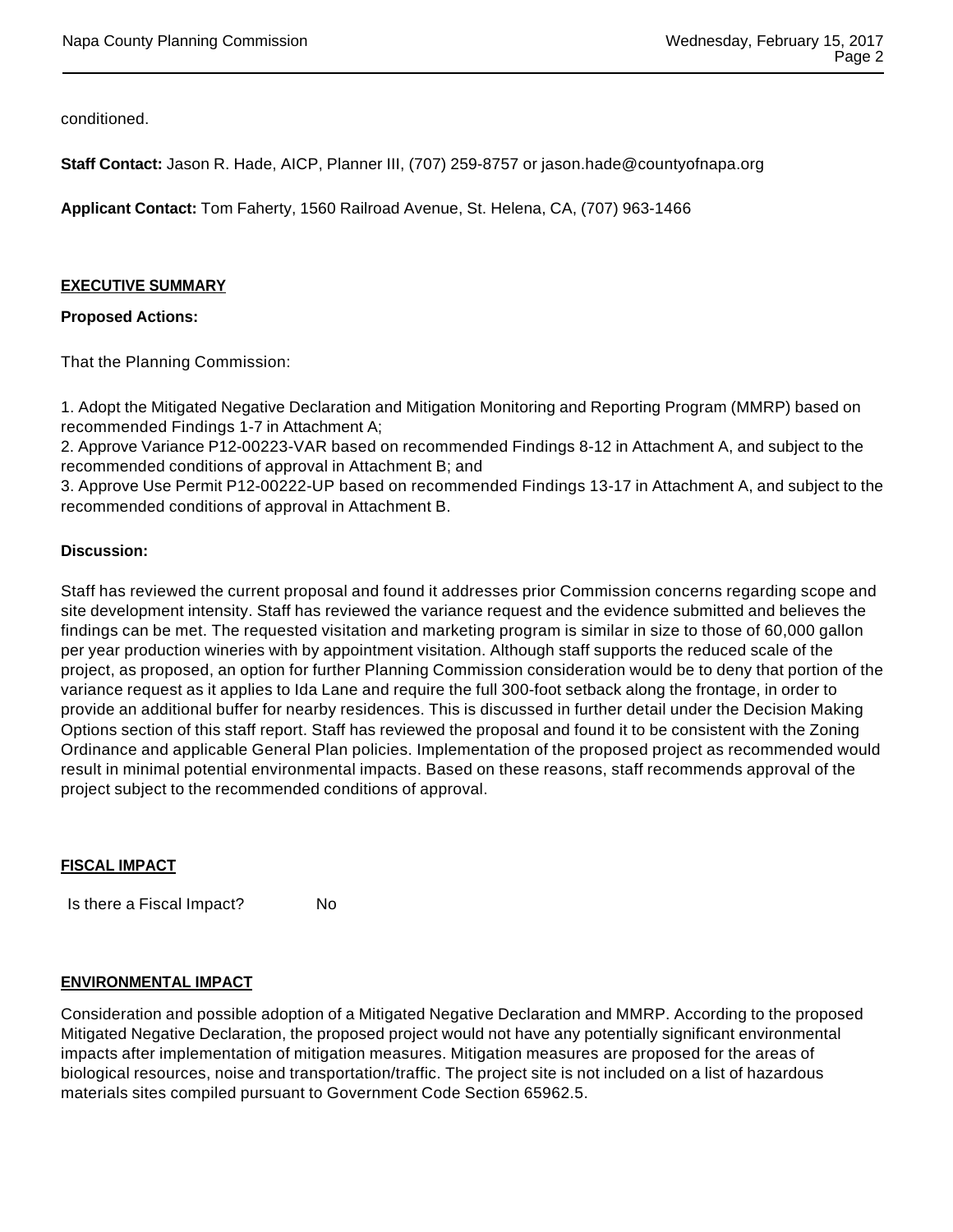## **BACKGROUND AND DISCUSSION**

**Owner:** PD Properties, LLC

**Applicant:** Same as property owner

#### **Representatives**:

Dan Pina; 995 Vintage Avenue, St. Helena, CA 94574; (707) 967-4805 Tom Faherty, 1560 Railroad Avenue, St. Helena, CA 94574; (707) 963-1466

**Zoning:** Agricultural Preserve (AP) & Agricultural Watershed (AW) Districts

**GP Designation**: Agricultural Resource (AR) and AWOS (Agriculture, Watershed, and Open Space) Designations

**Filed:** July 7, 2015 (Revised Proposal) **Resubmittal Received:** September 4, 2015, October 27, 2015, and April 29, 2016 **Deemed Complete:** May 27 2016

**Parcel Size:** 10.09 acres (after merger)

**Existing Development:** The project site is an irregularly shaped grouping of six parcels to be merged upon project approval. Approximately seven acres is currently developed with a carport and ten commercial/light industrial structures. Five of these structures would be demolished and replaced with the proposed winery structures while three existing buildings located northeast of the proposed winery would remain. A total of approximately three acres of the site are undeveloped with some tree coverage. A 2.14 acre parcel borders the Napa River.

## **Proposed and Existing Winery Characteristics**

**Winery Size:** 58,545 square foot winery development area with uses identified above.

**Production Capacity**: 60,000 gallons per year.

**Winery Development Area:** 58,545 square feet (1.34 acres)

**Winery Coverage:** 98,980 square feet (2.27 acres) (Maximum 25% or approximately 15 acres permitted).

**Accessory/Production Ratio**: 5,230 square feet accessory/24,210 square feet production - approximately 22%. (Maximum 40% permitted)

**Number of Employees:** 15 full-time employees non harvest; five additional employees (part time) during harvest, for a total maximum of 20 employees.

**Visitation:** Maximum of 25 visitors per day and 175 visitors per week by appointment only.

**Marketing Program**: Six events per year with a maximum of 25 guests; six events per year with a maximum of 50 guests; and three events per year with a maximum of 100 guests. All events to be catered.

**Days and Hours of Operation:** 8:00 AM to 8:00 PM (production hours, except during harvest) and 10:00 AM to 6:30 PM (visitation hours), 7-days a week. All events to conclude by 10 PM.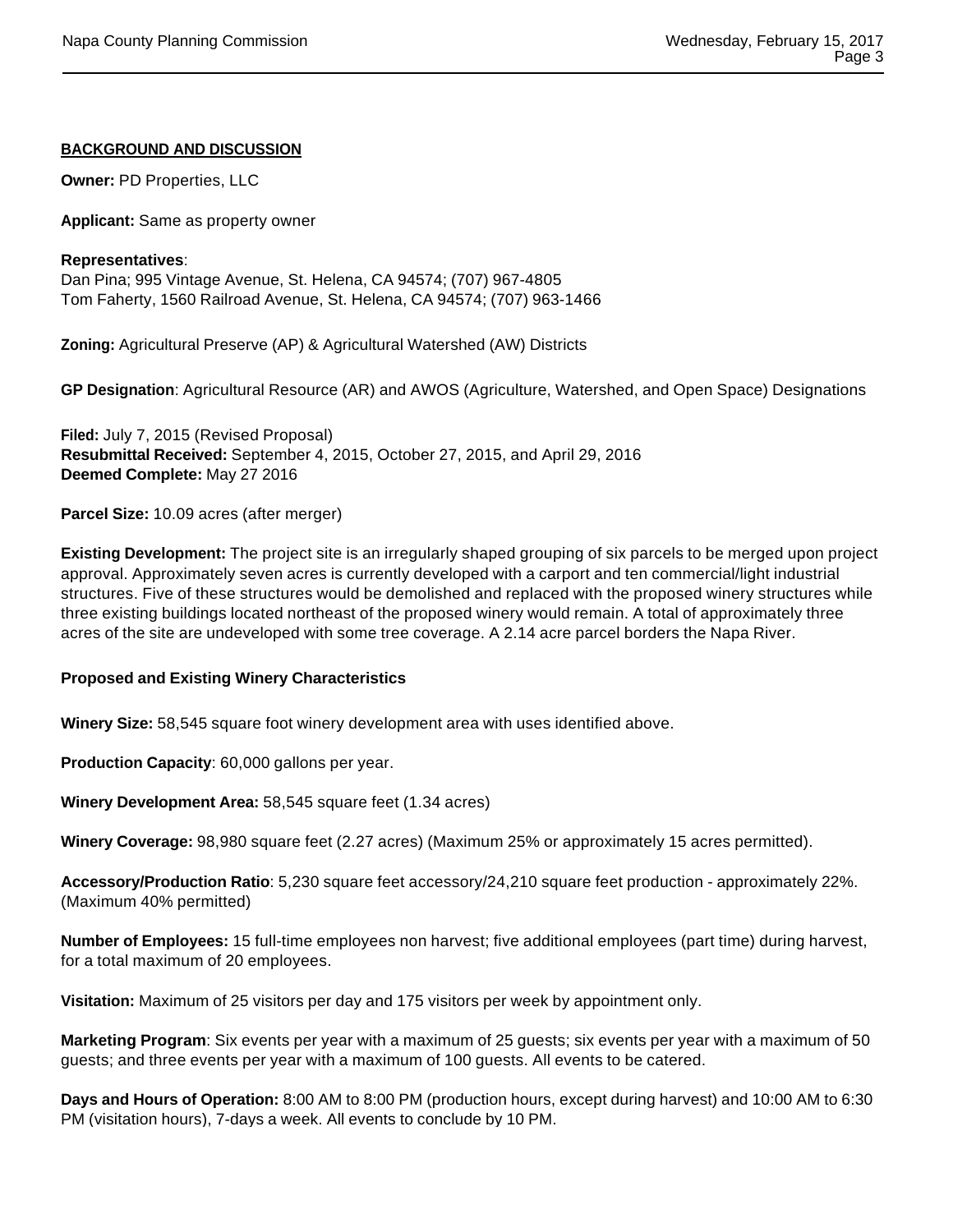**Parking:** 17 parking spaces (16 standard spaces and one ADA space).

# **Setbacks:**

Required Road setbacks – 300 feet from the centerline of Maple Lane, Ida Lane, and Drew Drive and 600 feet from State Highway 29.

Required Property line setbacks - 20 feet side and rear yard setbacks (for structures) except where the 300-foot and 600-foot setbacks are applicable.

Proposed Setbacks - A Variance is requested because the winery is proposed approximately 150 feet within the 600 foot winery setback from State Highway 29; 78 feet within the 300 foot setback from Maple Lane and 84 feet within the 300 foot setback from Ida Lane. See Discussion section below. The application meets all other setback requirements.

# **Adjacent General Plan Designation/ Zoning / Land Use:**

North: Agricultural Resource (AR)/Agricultural Preserve (AP)/rural residential use South: Agriculture, Watershed, and Open Space (AWOS)/Agricultural Watershed (AW)/rural residential use East: AR & AWOS /AP/agricultural use (vineyards) West: AR & AWOS /AP) /agricultural use (vineyards)

# **Nearby Wineries: (located within 1 mile of the project)**

Please refer to Attachment M.

# **Background / Parcel History:**

A variety of industrial uses have been operating on the parcels since the early 1960s. In 1968, the original Zoning, M (Manufacturing), allowed for industrial uses, but was changed to PD (Planned Development). Use Permit No. 347576 was approved in 1976, which recognized that three buildings on the various parcels in the General Development Plan could be used for office, sales, and storage. In 1977, Industrial uses were excluded from PD zoning and in 1985 the zoning was changed to AW (Agricultural Watershed) and AP (Agricultural Preserve). At that point, the majority of the uses (commercial and light industrial) on the site became legal non-conforming.

1986-1991: The owners of the site were denied two separate requests from the Planning Commission for amendments to change the General Plan designation from AR to Commercial and/or Industrial. Each decision was appealed to the Board of Supervisors and each appeal was denied by the Board of Supervisors.

August 1997: Use Permit No. 96629-UP was approved by the Planning Commission to establish a PG&E public utility service yard on APN: 020-320-012.

October 2013: The subject application initially consisted of the construction of an 82,236 square foot winery with multiple buildings featuring 100 parking spaces, production at 300,000 gallons with 500 daily visitors and 24 marketing events of various sizes. That request was considered by the Planning Commission in October 2013 and referred back to the applicant to address the Commission's and neighborhood concerns regarding the scope and intensity of the proposal. The current proposal described below was re-submitted for further consideration in July 2015.

## **Code Compliance History:**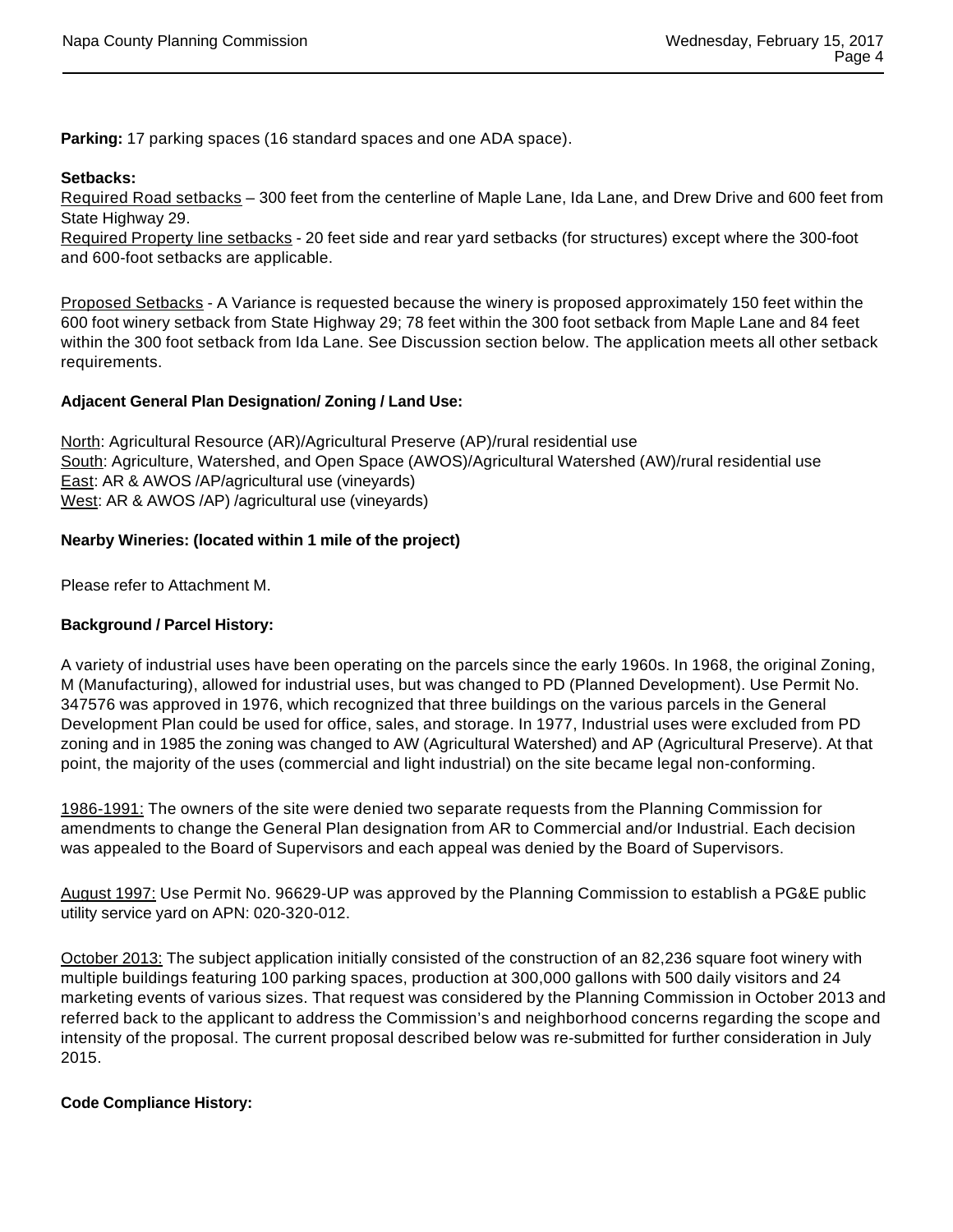There are no active code violations at the project site.

#### **Discussion Points:**

Setting - The proposed 10.09 acre project site is located on the east side of State Highway 29 approximately one mile northwest of the Larkmead Lane / State Highway 29 intersection. The project site is an irregularly shaped grouping of six parcels to be merged upon project approval. Approximately seven acres is currently developed with a carport and ten commercial/light industrial structures. Five of these structures would be demolished and replaced with the proposed winery structures while three existing buildings located northeast of the proposed winery would remain for commercial/light industrial uses. A total of approximately three acres of the site are undeveloped with some tree coverage. A 2.14 acre parcel borders the Napa River. These parcels would be utilized for the wastewater system and a 3.2 acre vineyard on slopes of less than 5 percent. The four parcels nearest to State Highway 29 are zoned AW and the remaining parcels are zoned Agricultural Preservation AP.

Surrounding land uses consists of rural residential, oak and Napa River riparian woodlands, wineries, and vineyards within the AW and AP Zoning Districts. Parcels located adjacent to the project site generally vary in size from 1.22 acres to 12.16 acres and consist of rural residential and vineyards all located within the AP and AW Zoning Districts. Producing wineries within the vicinity of the project site include Castello di Amorosa and to the south, Sterling Vineyards and Paolet Estate Winery to the northwest, Larkmead and Frank Family Wineries are to the east. Azalea Springs Winery, located to the southwest was recently approved, but not yet producing wine. The nearest residence is approximately 185 feet northeast of the proposed Phase 1 winery building. The project site borders the Napa River and lies partially within the boundaries of the 100 and 500 year flood hazard zones. Native vegetation of the site includes grassland; however much of the site is disturbed and developed with structures.

Winery Proposal - The proposal is to construct a new phased winery with a maximum permitted capacity of up to 60,000 gallons per year. Two buildings totaling 24,210 square feet would be constructed while five existing structures would be demolished. Hosted daily tours and tastings and a marketing program is also requested.

Variance – A Variance is requested for approval of two buildings within the required 600-foot winery setback from Highway 29 and 300-foot winery setback from Drew Drive, Ida Lane, and Maple Lane. The winery is proposed approximately 450 feet from the centerline of Highway 29, approximately 222 feet from the centerline of Maple Lane, and approximately 216 feet from the centerline of Ida Lane. As shown on the "Variance Plan" exhibit (Sheet UP4) prepared by Summit Engineering, Incorporated on October 22, 2015, strict application of the required setbacks would result in a potential development area of approximately 11,475 square feet for the project site. Meeting the setback presents a practical difficulty and would deprive the property owners of the right to use their property for a conforming agricultural use.

Variances must satisfy the criteria in Government Code Section 65906 and County Code Section 18.128.060. Generally, the findings for a variance must meet each prong of a three-prong test to satisfy the statutory requirements together with additional local findings contained in the County Code. An applicant must demonstrate that: 1) they will suffer practical difficulties and unnecessary hardships in the absence of the variance, 2) these hardships result from special circumstances relating to the property that are not shared by other properties in the area, and 3) the variance is necessary to bring the applicant into parity with other property owners in the same zone and vicinity. In addition, an applicant must show that the proposed variance will not be contrary to public interest, safety, health, and welfare. To approve a variance the Planning Commission must make all five of the required findings listed below. As discussed below, Staff believes the project site can meet all of the required findings, and thus, supports grant of the variance.

Required Findings pursuant to Section 18.128.060: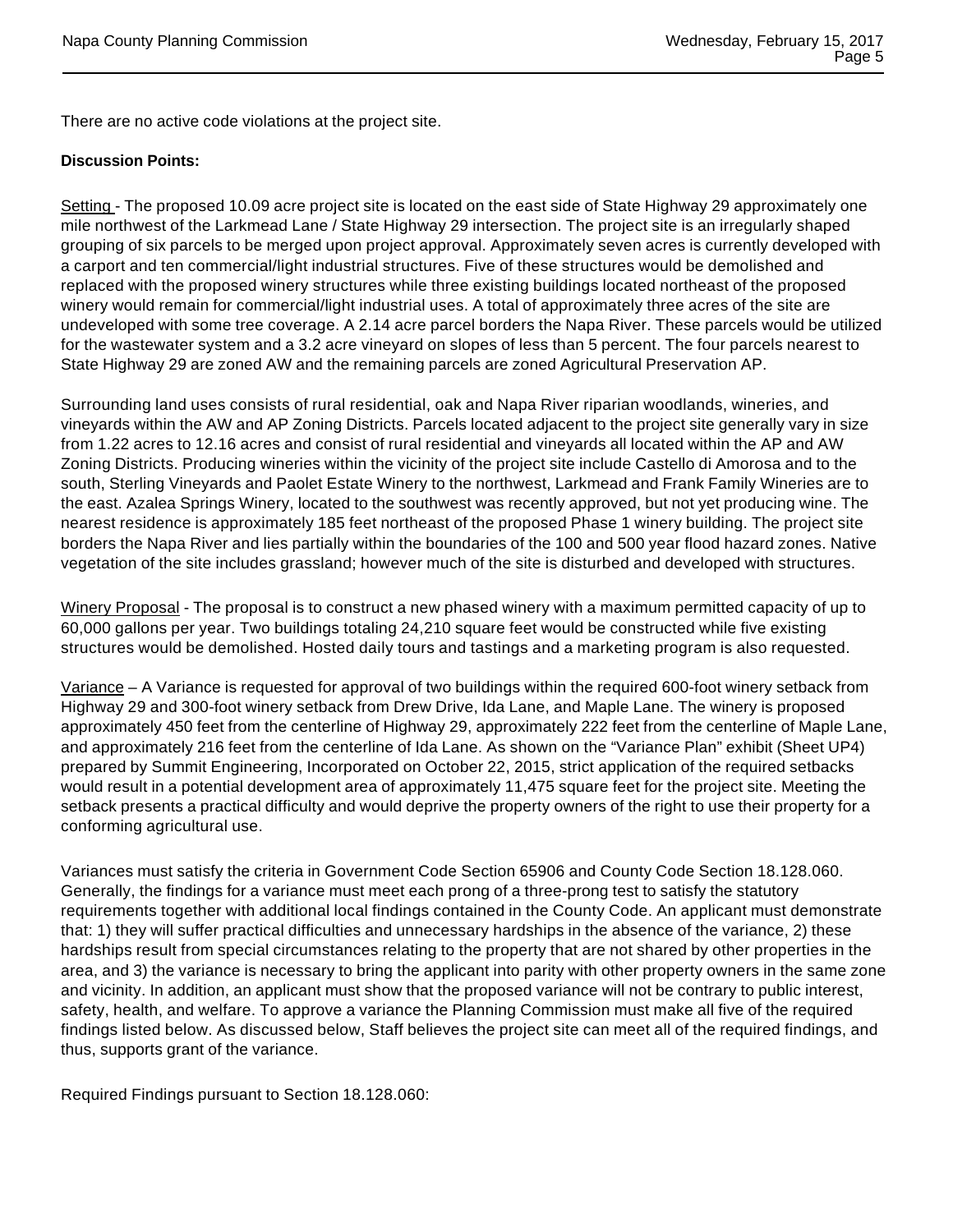1) That the procedural requirements set forth in this chapter have been met.

Staff Comment: This requirement has been met.

2) Special circumstances exist applicable to the property, including size, shape, topography, location or surroundings, because of which strict application of the zoning district regulations deprives such property of privileges enjoyed by other property in the vicinity and under identical zoning classification.

Staff Comment: The 10.09-acre parcel has a unique shape with constraints not shared by other properties in the vicinity including: existing physical improvements, buildings, and paving installed over the years in conformance with the pre-existing zoning district; a project site which is surrounded by roadways or driveways on all four sides; and the parcel size. As shown on the map included with the variance application submittal (Attachment G), the subject site is the only parcel within the vicinity that is surrounded on all four sides by existing roads or driveways for which either a 300-foot or 600-foot setback is required. The available area outside of the required setback is too small to construct the proposed winery with the necessary infrastructure to support the project. The limited size of the combined parcels together with the circumstances of the surrounding roads are unique conditions of the property that were not created by the owners. The granting of this variance would not confer a special privilege as the subject parcel contains a unique combination of constraints.

## 3) Grant of the variance is necessary for the preservation and enjoyment of substantial property rights.

Staff Comment: This finding requires the applicant to demonstrate that grant of the variance is necessary for the preservation and enjoyment of substantial property rights generally enjoyed by other property in the same zone and vicinity, but would be denied to the applicant's parcel due to special circumstances of the property and unnecessary hardship. This is generally referred to as the "parity" prong. The property has a split zoning, locating it within the AW and AP zoning districts in which wineries are permitted upon approval of a use permit. Denial of a variance would deprive the applicant of the ability to develop this property for any conforming agriculture, either agriculture or agricultural processing facility. The potential vineyard development area is limited because of the extent of the existing uses and disturbed area. Approval of the variance would allow the subject property to be converted to an agricultural use consistent with the site's zoning and General Plan land use designations. Further, the variance to the winery setbacks would allow the applicants to achieve a degree of parity with other properties in the vicinity within the same zoning district that are currently in agricultural use and are not constrained by the preexisting conditions described above. Strict application of the setbacks, results in both practical and financial hardships, which would restrict the ability to obtain a winery use permit. Grant of the variance would bring the parcel into "parity" with other properties zoned AP or AW that have been granted use permits for wineries.

## 4) Grant of the variance will not adversely affect the public health, safety or welfare of the County of Napa.

Staff Comment: There is nothing included in the variance proposal that would adversely impact the public health, safety, or welfare of the County of Napa. Construction of the new buildings would be subject to County Codes and regulations including but not limited to California building codes, fire department requirements, and water and wastewater requirements. The granting of the variance to the winery road setbacks would not adversely affect the health or safety of persons residing or working in the neighborhood of the property. The proposed winery structures and site development would be located in the approximate location of the existing non-conforming industrial buildings. Various County departments have reviewed the Project and commented regarding water, waste water disposal, access, building permits, and fire protection. Conditions are recommended which would incorporate these comments into the project to assure protection of public health, safety, and welfare.

5) Findings 5, 6, and 7 pertain to groundwater use, and the applicable finding depends on whether the project is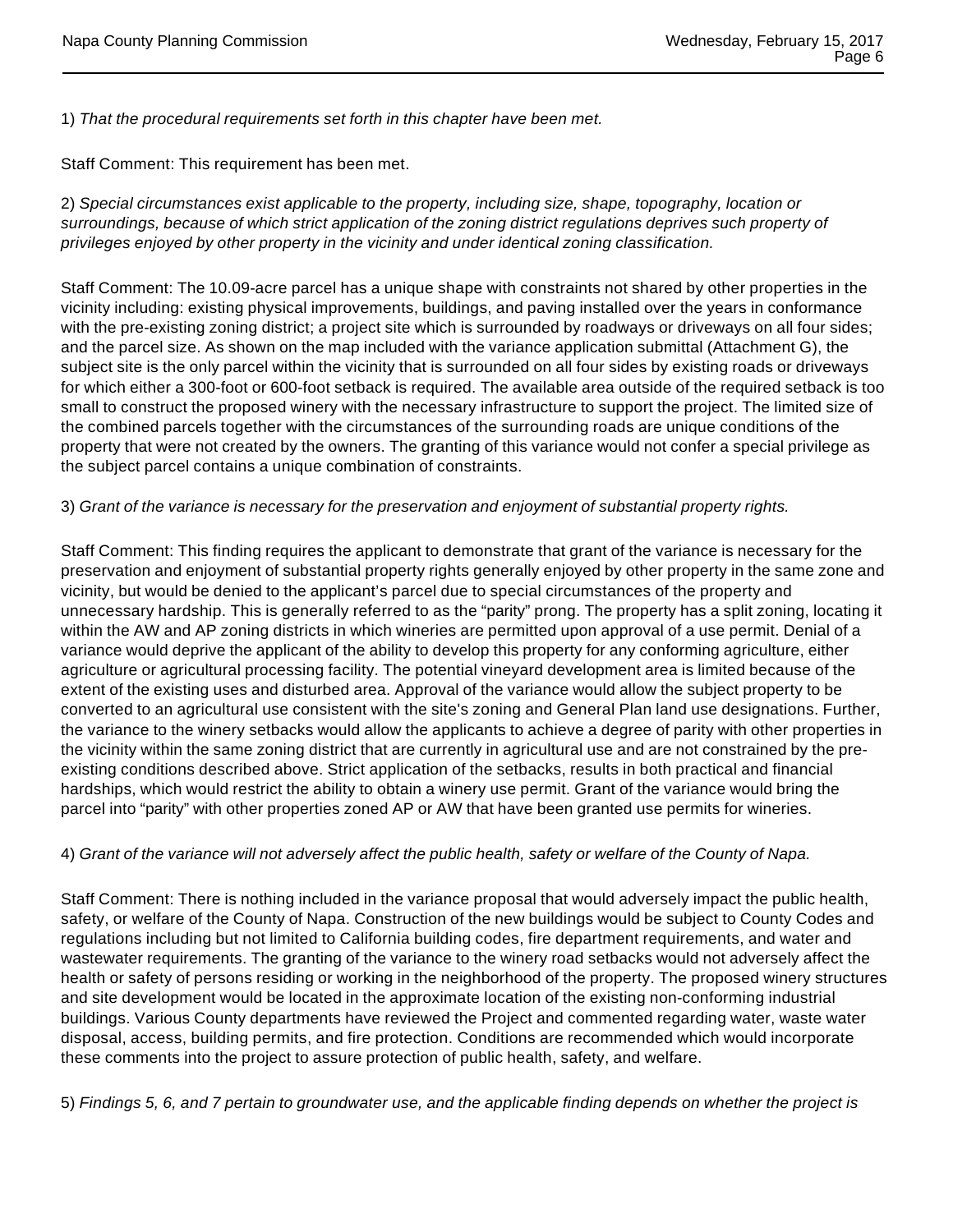located in a groundwater deficient area (#5), outside of a groundwater deficient area (#6), or connecting to a public water supply (#7). In this case finding #6 applies with operative language as follows: "...substantial evidence has not been presented demonstrating that grant of the variance might cause a significant adverse affect on any underlying groundwater basin..."

Staff Comment: As set forth in the attached initial study MND hydrologic section and water availability analysis the report demonstrates that the parcel has a sufficient Valley floor water allotment of 10.09 acre-feet per year to support the winery and other water uses on the property (4.49 acre-feet per year) The project does not have a significant impact on groundwater resources and this finding can be met. (Refer to groundwater availability discussion below).

Visitation and Marketing - The application proposes a maximum of 25 visitors per day and fifteen (15) marketing events per year, which would be catered. The largest event would host up to 100 guests. The attached winery comparison tables (Attachment M) compare the proposed Flynnvillle Winery with wineries that currently have an annual permitted production capacity of 60,000 gallons. The proposed winery has a similarly sized visitation and marketing plan as comparable to by-appointment only wineries. This marketing is not out of scope with what has been approved at similarly sized wineries.

Traffic and Parking - State Highway 29 is currently operating at LOS C with the project study area. According to a traffic study prepared by Omni Means, the project would be expected to add approximately 65 daily trips south of the site and 28 daily trips north of the site on SR-29. This would represent an increase of less than one percent (0.0049% or 0.5%) of the daily volumes on SR-29 adjacent to the site. The combined existing plus project volume of 13,265 daily trips would remain within the carrying capacity of a two lane rural highway with conditions equivalent to LOS 'C' (Updated Trip Generation Analysis for the Proposed Flynnville Winery Project, 2015). As indicated in the updated traffic analysis, "the proposed Flynnville Winery project's reduced 2015 activity levels for wine production, employment, and visitation would be significantly lower than levels proposed in the Year 2013. As a result, daily trip generation from the proposed project would represent less than one (1) percent of overall ADT on SR-29/128 in the project vicinity under existing, near-term, and/or year 2030 cumulative conditions" (Updated Trip Generation Analysis for the Proposed Flynnville Winery Project, 2015). Additionally, a project specific condition would ensure that all marketing events be scheduled outside peak weekend (3:30 PM to 4:30 PM) and weekday (3:00 PM to 4:00 PM) traffic hours.

The project would include construction of seventeen (17) parking spaces (16 standard spaces and one ADA space). Based upon the County standard of 2.6 persons per vehicle during weekdays and 2.8 persons per vehicle during weekends and 1.05 persons per vehicle for employees the minimum parking required for daily activities would be 24 parking spaces. However, it is unlikely that the winery would host 25 visitors or be staffed by 15 fulltime employees at one time. No parking will be permitted within the right-of-way of State Highway 29 or on the adjacent Heitz and Maple Lanes. A requirement for preparation of a parking plan and/or shuttle service for larger events, as needed by the applicant, has been incorporated as a project-specific condition.

Noise - The Napa County Noise Ordinance, which was adopted in 1984, sets the maximum permissible received sound level for a residence in a rural area as 45 dBA between the hours of 10 p.m. and 7 a.m. and 50 dBA between the hours of 7 a.m. to 10 p.m. While the 45 dBA limitation is strict (45 dBA is roughly equivalent to the sound generated by a quiet conversation), the area surrounding the subject property is developed with residential uses and vineyards with the nearest residence located approximately 185 feet from the proposed Phase 1 winery building site. With the location of the closest receptor residence ±185 feet away, potential noise impacts from periodic bottling activities would be reduced to less than significant with the implementation of mitigation measures which include the preparation of an operations plan for the bottling and outdoor work area and the use of a sound curtain for outdoor work activities, as well as outdoor events of 100 guests. Marketing events would be required to cease by 10:00 PM. The potential for the creation of significant noise from visitation is significantly reduced since the tasting area would be located within the winery building and semi-enclosed outdoor courtyard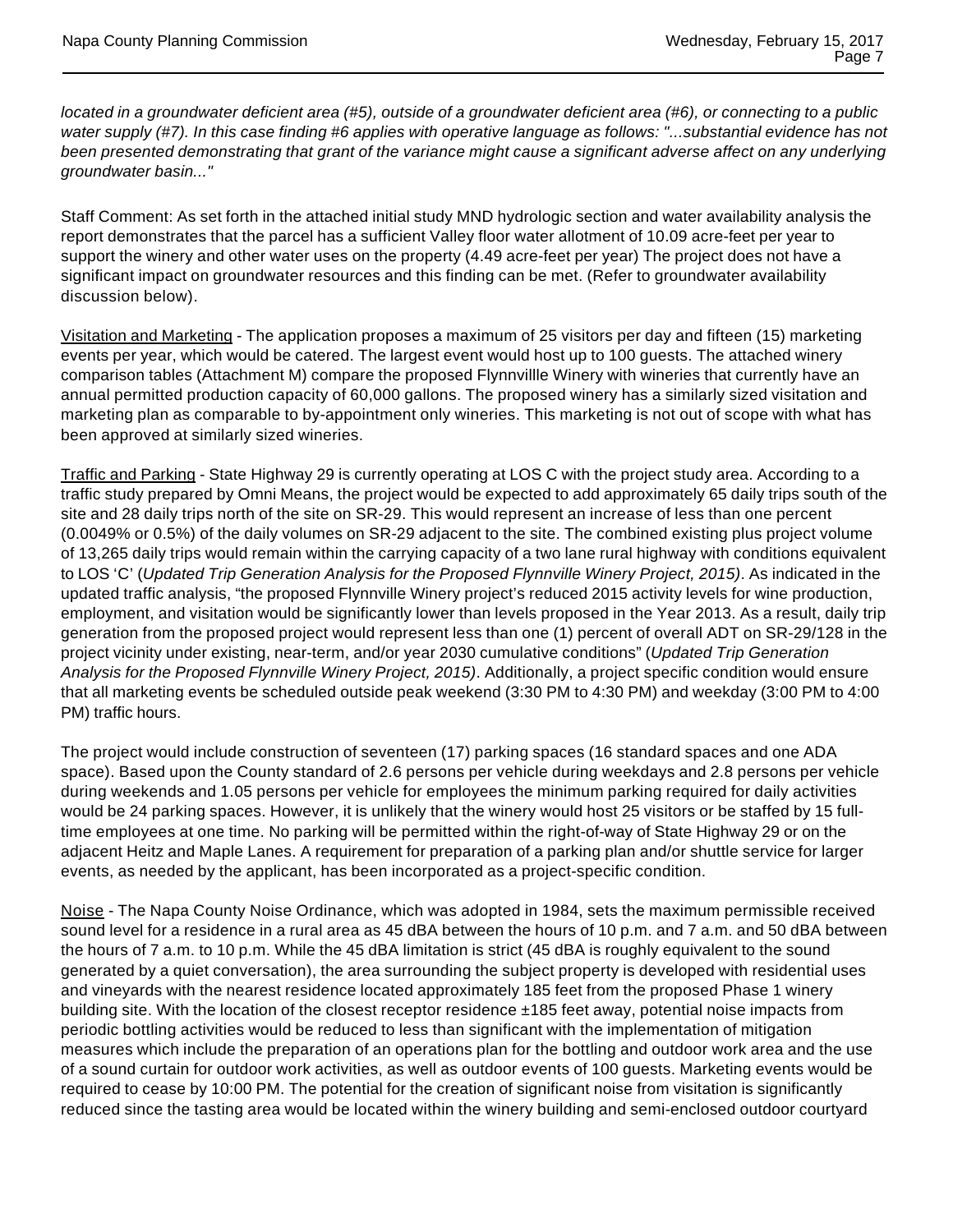area. Continuing enforcement of Napa County's Noise Ordinance by the Division of Environmental Health and the Napa County Sheriff, including the prohibition against amplified music, would further ensure that marketing events and other winery activities do not create a significant noise impact. Based upon the analysis in the MND, the proposed project would not result in long-term significant permanent noise impacts with the implementation of mitigation measures identified in the recommended conditions of approval (Attachment B).

Biological Resources - According to a Biological Resources Survey prepared for the project by Kjeldsend Biological Consulting in January 2013, no known candidate, sensitive, or special status plant species have been identified as occurring within the project boundaries. However, activity for three types of special status bats have been identified as occurring within the project boundaries and a Bat Habitat Assessment was prepared by Wildlife Research Associates in November 2012. The assessment concluded that bats are roosting in six of the ten buildings onsite and includes roosting activities by Townsend's big-eared bat, a California Special Concern species. Accordingly, the mitigation measure identified in the recommended conditions of approval (Attachment B) would be implemented to reduce potential impacts to bats. As shown on the project plans, approximately eight trees would be removed as part of the project, including four oak trees. Therefore, eight oak trees would be required to be replanted on-site consistent with General Plan Policy CON-24(c) which requires replacement of lost oak woodlands or preservation of like habitat at a 2:1 ratio when retention of existing vegetation is found to be infeasible. Retention of the four oak trees identified for removal is infeasible as they are located in the center of the limited development area for the proposed Phase I winery building. Implementation of the mitigation measures would reduce potentially significant impacts to a less than significant level.

Wastewater - According to the Wastewater Feasibility Study prepared by Summit Engineering on April 21, 2016, the project site and proposed system would have adequate disposal capacity to serve the project. The Division of Environmental Health reviewed this report and concurred with its findings.

Groundwater Availability - The project is located within the Valley Floor in an area that has an established acceptable water use criteria of 1.0 acre foot per acre per year based upon current County Water Availability Analysis policies. Based upon those criteria, the Allowable Water Allotment for the project site is 10.09 acre-feet per year (af/yr), determined by multiplying the 10.09 acre AP zoned site by a one AF/YR/acre fair share water use factor. According to the Water Availability Analysis (WAA) prepared by Summit Engineering, Incorporated on October 23, 2015, five existing wells on APNs 020-320-006; 020-320-015; and 020-320-016 near the proposed winery facility would remain in service and provide for the domestic, winery process, and irrigation needs of the property. An existing well located on APN 020-170-012 would be abandoned. Three 20,000 gallon water storage tanks are also proposed (Flynnville Wine Company Use Permit Assistance - Water Availability Analysis, 2015). As stated in the WAA, total project water demand would be 4.49 AF/YR. Existing water use for the site includes the existing businesses identified above, employees, and landscape irrigation and is 1.01 AF/YR. The total number of employees is being reduced from 50 (existing) to 20 (proposed) for a proposed annual employee water demand of 0.34 AF/YR. The proposed landscaping and vineyard would be irrigated via reclaimed and treated wastewater, not potable water. The analysis concluded that anticipated total water demand for the project site would be 4.49 AF/YR representing a 3.48 AF/YR increase over the existing water demand. The anticipated peak daily potable water demand for the parcel would be met with five existing potable water supply wells and the three proposed 20,000 gallon storage tanks (Flynnville Wine Company Use Permit Assistance - Water Availability Analysis, 2015). Therefore, the impacts from the project would be less than significant and no further analysis is needed.

Hydrology/Drainage - According to a Hydrology Analysis prepared for the proposed project by Summit Engineering, Inc. on August 27, 2015, the proposed improvements at the Flynnville Wine Company site would result in a reduction in total impervious area and increase in permeable area. This would reduce the total flow rate and volume of runoff produced by the site compared to existing conditions. All runoff would continue to be routed towards the existing swale to the north. The reduction in runoff from the site would result in a total decrease in flow rate and volume routed through the existing swale. The quantity of runoff being routed from the SR 29 roadside swale through the existing underground culvert under the Flynnville properties would not be increased or adversely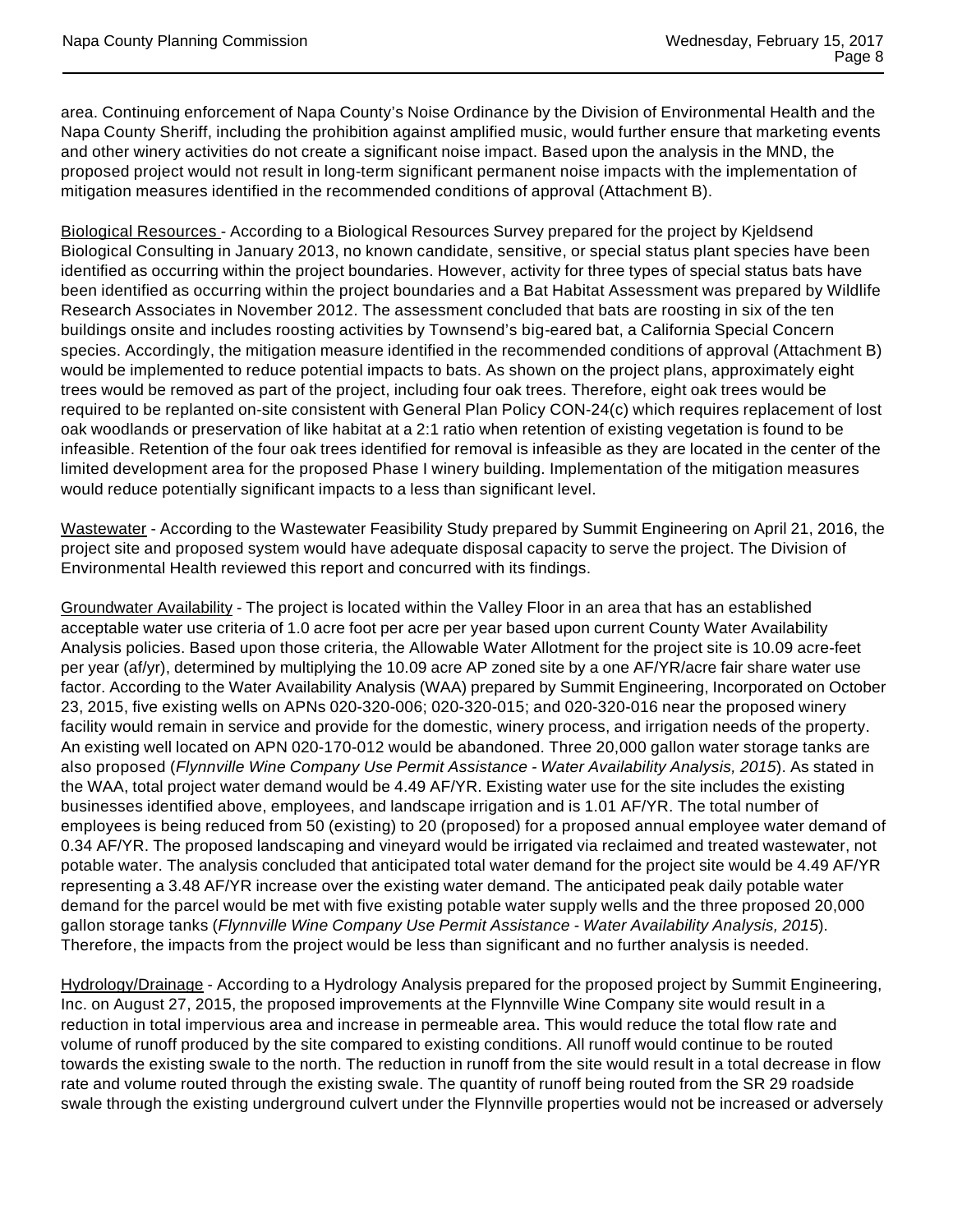impacted by the proposed improvements (Flynnville Wine Company Hydrology Analysis, 2015).

In response to the applicant's hydrology analysis, a Stormwater Drainage Assessment prepared by Daniel Drew, P.E. (a neighbor of the project site) on July 28, 2016 was submitted and concluded that: detailed grading and drainage plans are required, the hydrology analysis prepared by Summit Engineering, Inc. is incomplete, a detailed and comprehensive hydraulic analysis (model) is required; storm drain system profiles are required; and the County may be compelled to determine that Flynnville Wine Company project causes significant impacts.

In response to this assessment, a subsequent letter prepared by Summit Engineering, Inc. on December 12, 2016 was submitted to staff concluding that "using the County's accepted methodology of evaluating post-project drainage impacts, we stand behind the conclusions in our August 2015 analysis that runoff rates and volumes will actually decrease following project implementation. This conclusion will be confirmed by improvement and construction plans that will be reviewed and approved by the County Engineering staff prior to issuance of a building permit" (Flynnville Wine Company, 1184 Maple Lane, Calistoga, 2016). The subsequent letter also noted that the proposed project would result in a reduction in existing paved and impervious surface from 189,992 square feet (4.36 acres) to 159,429 square feet (3.66 acres) which represents a 16 percent reduction in impervious area. Improvement plans prepared prior to the issuance of a building permit would ensure that the proposed project does not increase runoff flow rate or volume as a result of project implementation.

Patrick Ryan, P.E., Supervising Engineer, of the County's Engineering Division, reviewed all drainage studies referenced above and concluded that the project would not substantially alter the drainage pattern on site or cause a significant increase in erosion or siltation on or off the site.

Grape Sourcing - Following development, the project site would include approximately 3.2 acres of vineyard representing approximately three percent (1,920 gallons) of the grapes needed for production. The remaining grapes would come from grape growing contracts ensuring compliance with the County's 75 percent rule. According to the applicant, due to the limited production volume and land values, anything but Napa fruit would not be cost effective to produce at the proposed winery. For that reason, the applicant intends to be closer to 100 percent Napa fruit sourcing. The recommended conditions of approval include a requirement for compliance with the 75 percent grape sourcing rule.

Greenhouse Gas Emissions - The County requires project applicants to consider methods to reduce Green House Gas (GHG) emissions consistent with Napa County General Plan Policy CON-65(e), which requires GHG review of discretionary projects. The applicant has completed the Department's Best Management Practices Checklist for Development Projects, which is attached to this report as Attachment F. The applicant proposes to incorporate additional GHG reduction methods including: generation of on-site renewable energy via the installation of a solar photovoltaic array on the production building roof; providing charging stations for electric vehicles at no charge; utilizing the proposed solar photovoltaic system to heat water; installation of LED and fluorescent lights; use of a cool roof with a high solar reflectance index; installation of bicycle parking facilities; access to the proposed Class bicycle lane along State Highway 29; composting of landscape trimmings and food waste; provision of informational handouts regarding transit facilities located within 500 feet of the project site; minimization of grading and tree removal; planned certification as a Napa Green Winery; use of recycled water to irrigate proposed vineyard planting; use of water sense certified fixtures; water efficient landscape; recycling of 75 percent of all waste; education to staff and visitors on sustainable practices; and the installation of owl houses and bat houses.

Public Comments - At the time of staff report preparation, two emails were received from project neighbors dated January 31, 2017 and September 3, 2015 as well as emails from Mr. Drew dated April 18, 2016, June 23, 2016, July 26, 2016, and August 29, 2016. A letter from the California Department of Toxic Substances Control dated January 26, 2017 was also received. All comments and associated documentation are included within Exhibit E.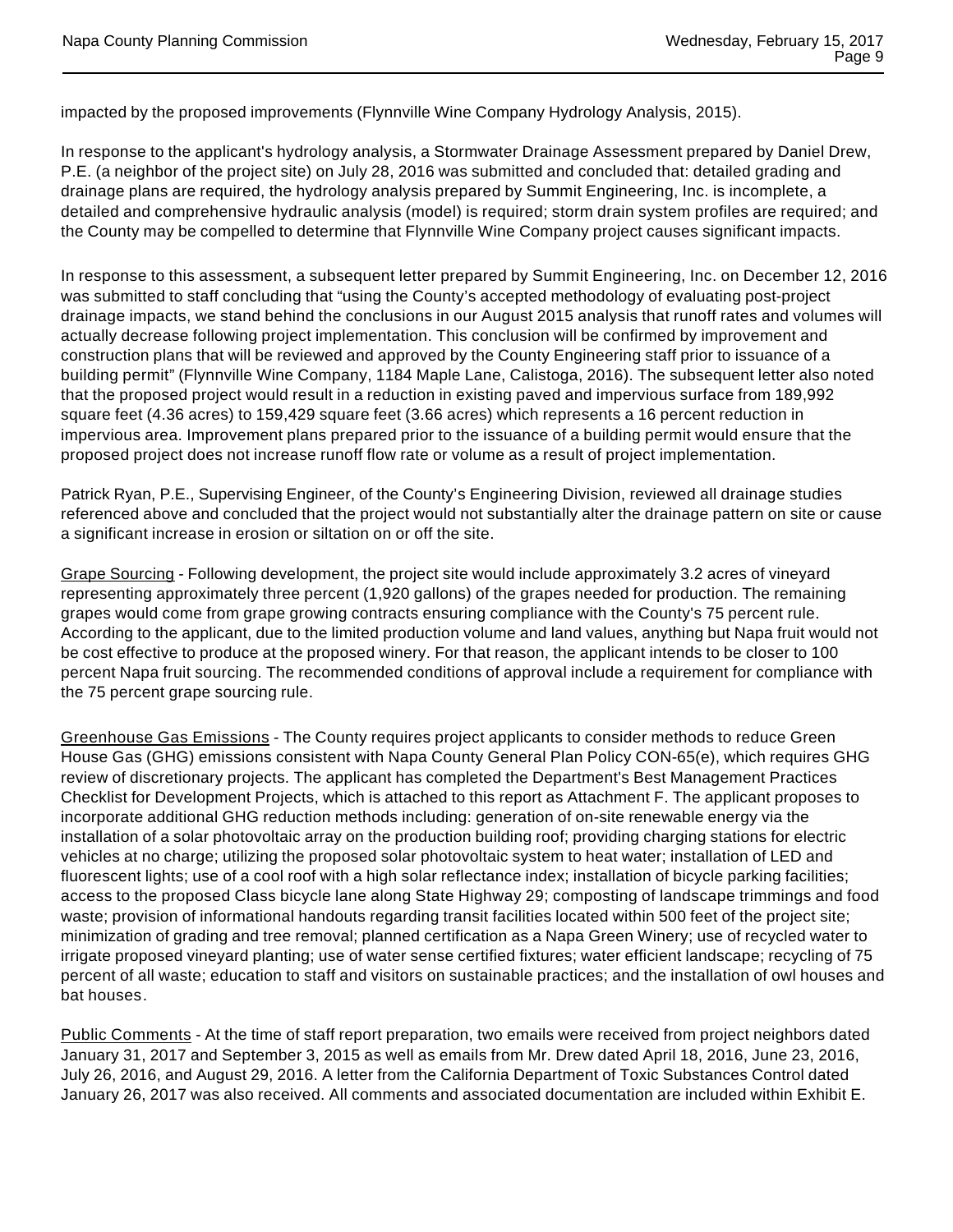## **Decision Making Options:**

As noted in the Executive Summary Section above, staff is recommending approval of the project with conditions of approval as described in Option 1 below. Decision making options also include a no project alternative and a project alternative which would remove the non-conforming uses.

#### Option 1 - Applicant's Proposal

Disposition - This option would result in approval of the proposed 60,000 gallon per year winery and variance request. Staff recommends this option as the request is consistent with the Zoning Ordinance and applicable General Plan policies. As discussed above, staff has reviewed the current proposal and found it to address the previous project concerns regarding scope and site development intensity. Staff has reviewed the Variance request and the evidence submitted and believes the findings can be met. The requested visitation and marketing program is similar in size to those of 60,000 gallon per year production wineries with by appointment visitation. The applicant also proposes to incorporate GHG reduction measures as part of the project.

Action Required - Follow the proposed action listed in Executive Summary. If conditions of approval are to be amended, specify conditions to be amended at time motion is made. This option has been analyzed for its environmental impacts, which were found to be less than significant with the implementation of mitigation measures for biological resources, noise and transportation/traffic.

#### Option 2 - Reduced Variance Alternative

Disposition - This option would require the full setback along Ida Lane of 300 feet, instead of the applicant's request of 216 feet, in order to provide additional buffering for residences to the north.

Action Required - Follow the proposed actions listed in the Executive Summary and amend scope and project specific conditions of approval to require the full setback along Ida Lane and to deny that portion of the variance request. Revision of the findings and conditions of approval may required continuance to a future date.

## Option 3 - Deny Proposed Project

Disposition - In the event the Commission determines that the project does not, or cannot meet the required findings for the granting of a Use Permit and Variance, Commissioners should identify what aspect or aspects of the project are in conflict with the required findings. State Law requires the Commission to adopt findings, based on the General Plan and County Code, setting forth why the proposed Use Permit and Variance is not being approved. Based on the administrative record as of the issuance of this staff report, there does not appear to be any evidence supporting denial of the project.

Action Required - Commission would take tentative motion to deny the project and remand the matter to staff for preparation of required findings to return to the Commission on a specific date.

#### Option 4 - Continuance Option

The Commission may continue an item to a future hearing date at its own discretion.

# **SUPPORTING DOCUMENTS**